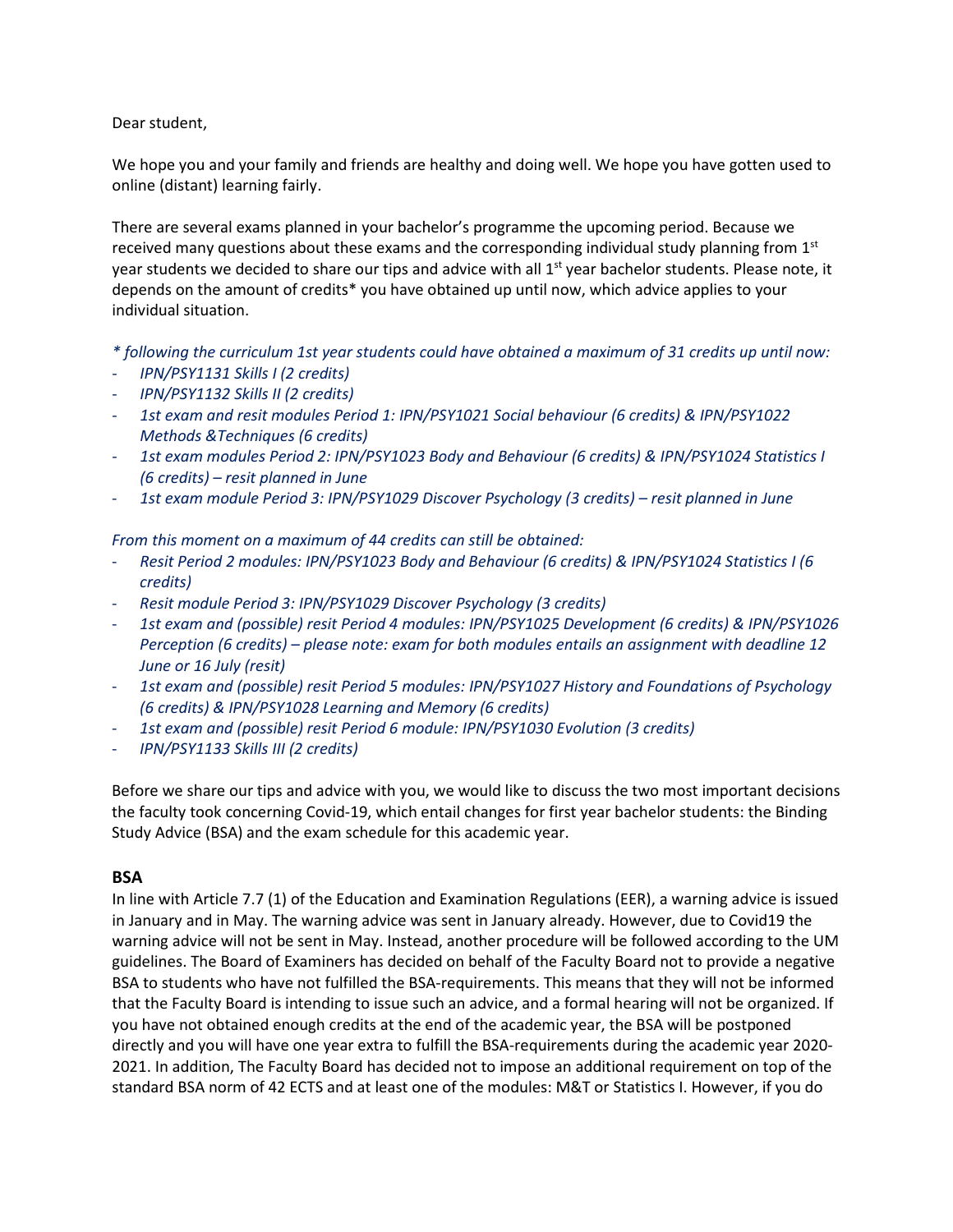not meet this norm at the end of 2020-2021, you will still receive a negative BSA after two years of study and you will have to stop your studies.

Students who fulfill the BSA-requirements at the end of this academic year 2019-2020, will receive a positive BSA, which means that they can continue with their studies unconditionally. To ensure that as many students as possible meet the norm this academic year, our aim is to help you plan your studies as optimal as possible to increase your chances of passing the upcoming exams.

#### **Exam schedule**

Due to Covid-19, the faculty has taken a decision to change the exam schedule, see also: [https://www.askpsy.nl/bestanden/downloads/exams\\_grades/exam-schedule/2019-2020/2019-](https://www.askpsy.nl/bestanden/downloads/exams_grades/exam-schedule/2019-2020/2019-2020_FPN_Exam_Schedule_Bachelor_v007_17-04-2020.pdf) [2020\\_FPN\\_Exam\\_Schedule\\_Bachelor\\_v007\\_17-04-2020.pdf.](https://www.askpsy.nl/bestanden/downloads/exams_grades/exam-schedule/2019-2020/2019-2020_FPN_Exam_Schedule_Bachelor_v007_17-04-2020.pdf)

In short, the most important changes for  $1<sup>st</sup>$  year bachelor students are:

- The exam format of IPN1025 Development and IPN1026 Perception changed to writing assignments. Deadline for these assignments (12 June 2020) coincides with the first week of the module IPN1030 Evolution and Genetics (period 6).
- The resits for IPN1023 Body and Behaviour, IPN1024 Statistics I and IPN1029 Discover Psychology are rescheduled to week 25 (15-19 June 2020). This coincides with the second week of the module IPN1030 Evolution.

The exams for the current two modules, IPN1027 History and Foundations of Psychology and IPN1028 Learning and Memory (Period 5) are both planned in the week before the course IPN1030 starts. All of the above results in a rather tight schedule during and around the  $6<sup>th</sup>$  period (start of June – middle of July).

To make sure you can optimally plan your study, despite of all these shifts and study-load, we – the academic advisers - would like to advise you in the following way, as we believe this will maximize the chance of passing as many modules in the upcoming period.

# **General study tips, study planning and coping with stress**

First of all we would like to point out the following:

- With questions about study methods:
	- o Study Smart: [https://edlab.nl/innovation-2/theme-i-instructional-design/#1489586382986-](https://edlab.nl/innovation-2/theme-i-instructional-design/#1489586382986-1fea370f-c444) [1fea370f-c444](https://edlab.nl/innovation-2/theme-i-instructional-design/#1489586382986-1fea370f-c444)
	- o Lecture effective learning:<https://eu-lti.bbcollab.com/collab/ui/session/playback>
- When in need of help to optimize your study planning:

When making your study planning it can be advisable to write two scenarios: the first one is the most ambitious planning, with the aim to pass as much exams of your first year bachelor in 2019/20. A second scenario is less ambitious with a ranking of modules you definitely want to pass this year and other(s) which can postponed to next year.

Experience tells us that students have less stress when they write down what to do: when, how and what. Such overview gives a sense of control, especially when the planning is realistic and feasible and gives room to any setbacks. Keeping a second scenario in reserve, offers space and this will result in higher chances of success and thus passing exams.

It is okay if you do not pass all exams, because in this period of online life and studying you must also take into account to make time for relaxation. It is important to think about what makes your planning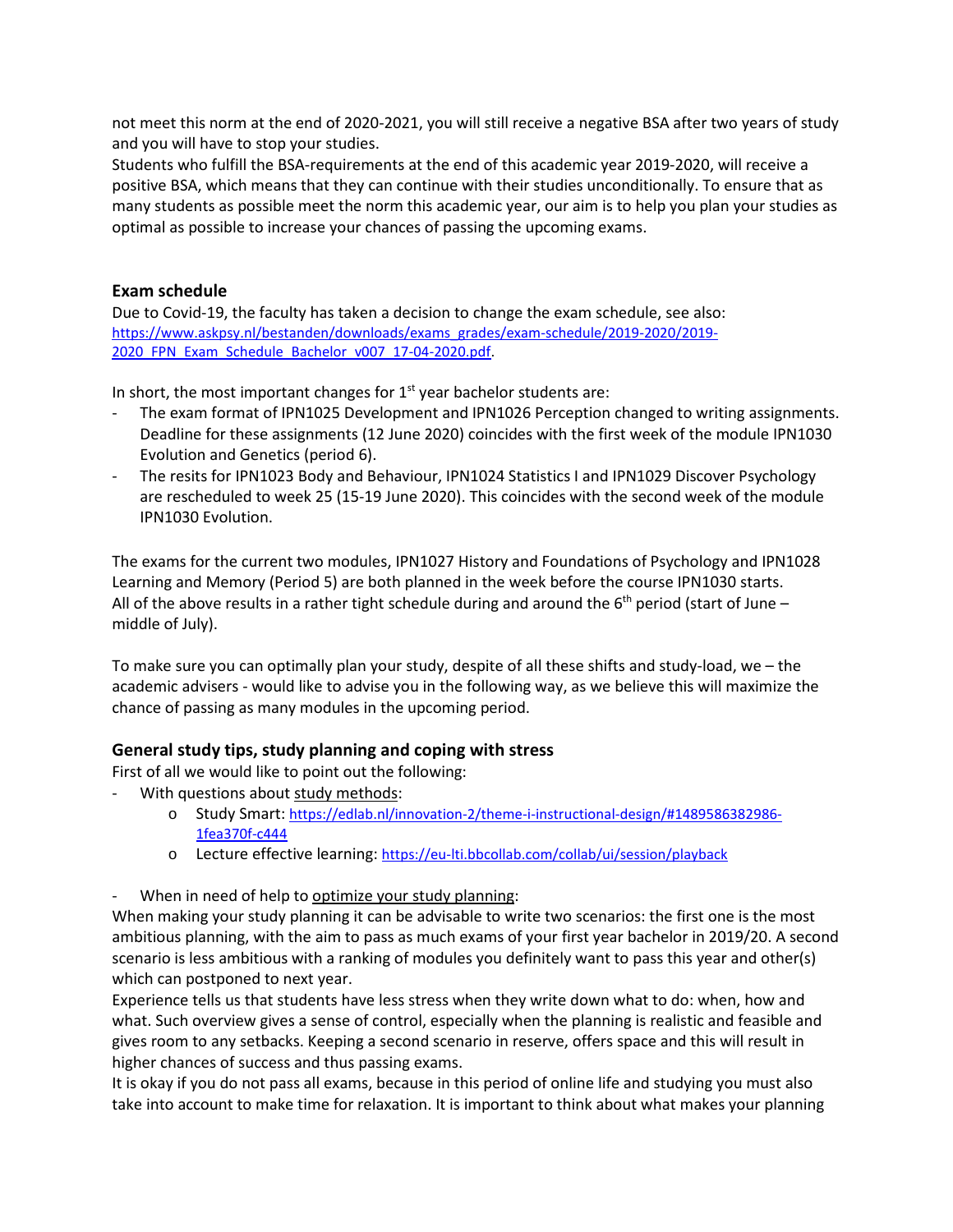realistically, and if prioritizing your exams can contribute to that, especially when you still have several resits to take.

#### Dealing with stress

On the resources page of the Wellbeing Movement many tips are published about coping with stress and enlarging your resilience, see[: https://www.maastrichtuniversity.nl/wellbeing-movement-um,](https://www.maastrichtuniversity.nl/wellbeing-movement-um) <https://www.maastrichtuniversity.nl/well-being-movement/resources-inspiration> and <https://www.maastrichtuniversity.nl/gezondeboel> Moreover this webinar of David Bernstein may be inspirational to you:

<https://maastrichtuniversity.bbvms.com/view/um/3729983.html>

# Personal circumstances:

In case personal circumstances influence(d) your study progress and you haven't mentioned this to one of the FPN academic advisers before we would like to urge you to do so as soon as possible. In these cases 'standard' advice we send out via this email could be less or not applicable to your situation.

# **Study progress and study advice:**

Additional to the general advice above, we would like to give some specific advice based on your study progress up until now. Since the beginning of the year, a maximum of 31 credits could be obtained. There are three possible scenarios:

You have obtained 0-12 credits You have obtained 12-24 credits You have obtained 24-31 credits

# **0-12 credits/study advice**

Advisability / feasibility study: in case you have only obtained a few credits we would like to advise you to seriously consider the feasibility of continuation of your study. You are always welcome to set a personal appointment with one of us to talk this through. You can do so by sending an email: [fpn](mailto:fpn-academicadv-ba@maastrichtuniversity.nl)[academicadv-ba@maastrichtuniversity.nl](mailto:fpn-academicadv-ba@maastrichtuniversity.nl)

Prioritize resit Statistics I: in case you did not pass IPN1024 Statistics I in the first attempt, and especially if you did not pass IPN1022 M&T either, we urge you to make the resit of IPN1024 Statistics I on 16 June your top priority. The reason for this is twofold: passing at least one of the modules IPN1022 M&T and IPN024 Statistics I is an explicit part of the BSA requirements. Furthermore, passing Statistics I (and M&T) is a prerequisite to start some courses in bachelor year two.

Postpone module IPN1030 Evolution in Period 6 to next academic year: because you will have one or more resits in June, which coincides with the education for period 6 Evolution, our advice is to postpone this module to next year and to prioritize the preparation for the mentioned resits. Moreover, by doing so you will have more time to work on the assignments for the modules IPN1025 Development and IPN1026 Perception due on June 12<sup>th</sup>.

# **12-24 credits/study advice**

Prioritize resit Statistics I: in case you did not pass IPN1024 Statistics I in the first attempt, and especially if you did not pass IPN1022 M&T either, we urge you to make the resit of IPN1024 Statistics I on 16 June your top priority. The reason for this is twofold: passing at least one of the modules IPN1022 M&T and IPN024 Statistics I is an explicit part of the BSA requirements. Furthermore, passing Statistics I (and M&T) is a prerequisite to start some courses in bachelor year two.